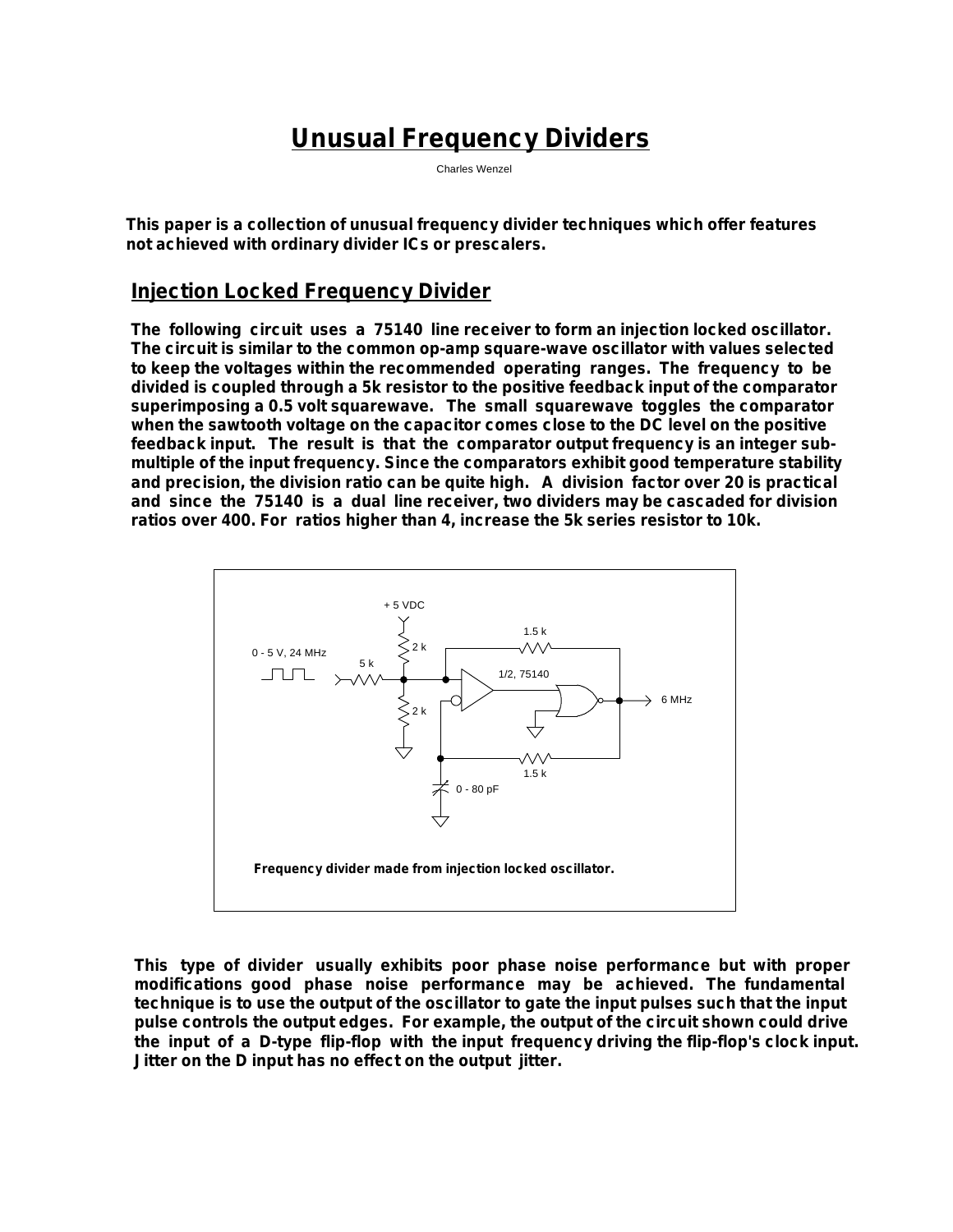## **Staircase Frequency Divider**

**A pulse counter may be implemented by dumping the charge from a small capacitor into a larger capacitor at the input frequency. The voltage on the larger capacitor will increase in a staircase fashion. A comparator or other threshold device senses the voltage exceeding a certain level and a reset pulse discharges the capacitor. The following schematic shows one implementation using a CMOS inverter IC and three Schottky diodes. Each positive edge from the input inverter dumps charge from the small series capacitor, C, into the larger capacitor, NC, until the voltage reaches the gate threshold. When the threshold is passed, the following three gates change state and the capacitor is discharged through the feedback diode. The use of three gates produces a slight delay to give a reliable reset pulse. The ratio of the capacitor values determines the division factor but the optimum values will not necessarily be integer values. The input capacitor should be fairly small, perhaps 10 to 33 pf and the charge accumulating capacitor should be selected to give the desired division factor. A trimmer may be substituted for either capacitor to find the optimum operating point.**



## **Getting More Speed from a Logic Family**

**Here is a simple trick for dividing a frequency well above the toggle frequency of a particular logic family. The clock inputs of a logic family respond to frequencies well above the frequency that the devices can successfully divide. The output becomes a chaotic jumble of unpredictable sub-harmonics below the expected frequency due to the internal circuitry's inability to keep up with the fast clock. By adding a delay line to the common D flip-flop divide-by-two circuit, the internal frequency of the device can be lowered to an acceptable range. After one of the high frequency pulses triggers the flip-flop all following input pulses are ignored until the effect of the trigger propagates through the flip-flop and the delay line back to the D input (see the schematic below). The flip-flop will trigger predictably if this delay is longer than the amount of time required for the flip-flop's internal circuitry to settle and the edge is not close to an input edge. Obviously, the circuit must divide by more than two but a flip-flop capable of only dividing 50 MHz (by two) may be able to divide frequencies well above 100 MHz (by four or more). The circuit is frequency specific due to the fixed delay but the technique can allow low power, slow devices to prescale surprisingly high fixed frequencies.**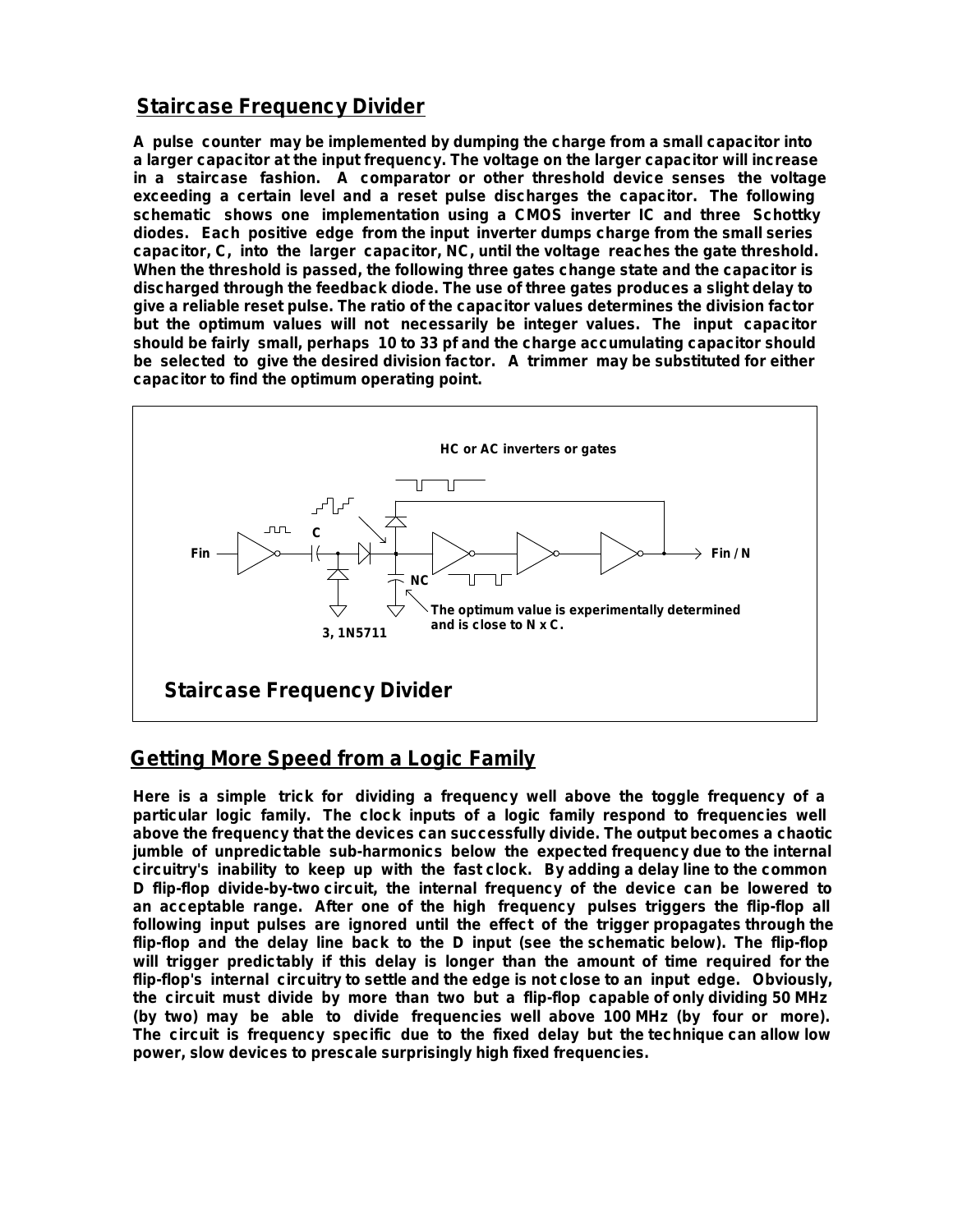

**The schematic shows the values to convert a 74HC74 into a divide-by-ten 100 MHz prescaler handling frequencies about three times higher than the specified maximum input frequency (30 MHz). The current consumption is only about 10 mA. The circuit may be adjusted to work with frequencies approaching 150 MHz but the performance becomes unreliable and temperature sensitive. An experimental circuit was constructed with a 74F74 which has a toggle frequency near 100 MHz. Using a 0.47 uH inductor for L and a 20 pF trimmer, the circuit was able to divide 400 MHz by 8 to give a 50 MHz output. (The circuit was not particularly stable. A prescaler is probably best for handling frequencies above 300 MHz.) The circuit should work well with slower devices including 4000 series CMOS and the older 74L74s. Since the device is toggling at the output frequency, the power consumption will be lower than an ordinary divider from the same family.** 

### **Sinewave Converter for Logic Devices**

**A grounded-base stage may be used to convert the output of a logic device to a sinewave. A typical implementation is shown in the following schematic. The resonant tank shown is for an unusually low frequency but higher frequency outputs are easily achieved by appropriate choice of resonant transformer.**